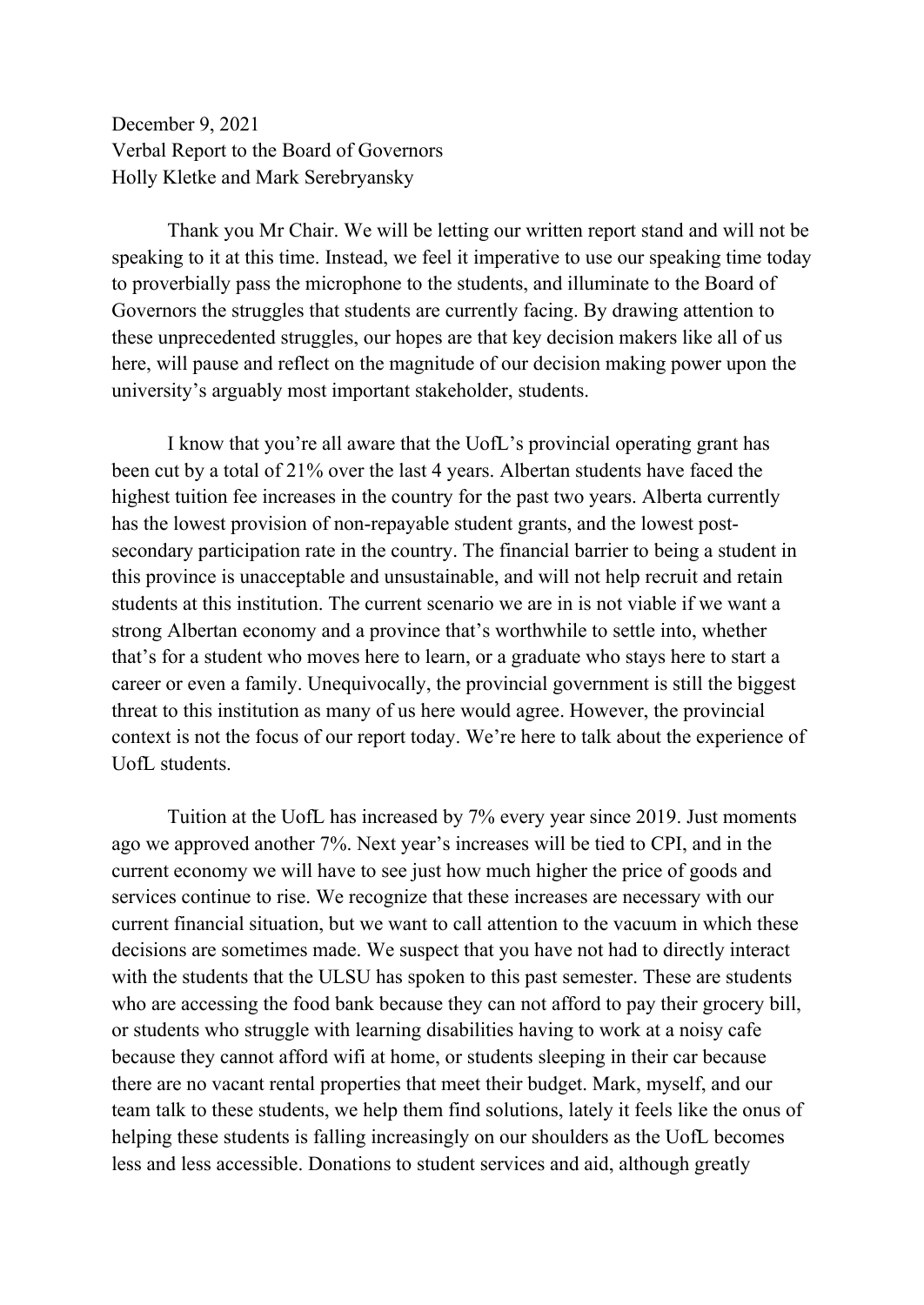appreciated, is not a sustainable solution on its own because tuition rises way higher than any potential offset from donations. Every time we approve an increase or a fee, it means more students next year will access our emergency grants, and more students will access our foodbank. What do we do when we don't have the capacity to support the increased volume of users? More students may have to consider leaving the institution. These decisions have consequences that our fellow board members may not directly experience, and as the voice of the students, we will continue to do our best to remind you of this. But, we need all of you to always remember the too often silent third party in the room, the students.

We'd also like to speak to the collision of issues that students are bringing to us, regarding structural changes, financial burden, and the deterioration of the student experience. Since returning from reading week, Mark and I have spent a lot of time listening to our peers. Listening to their struggles, their anxieties, their fears. Here is what we have been hearing; students have told us that their opportunities for independent studies are decreasing, as professors take on more of a workload and as we lose those professors to attrition. We've talked to students whose navigation of their program has gotten increasingly difficult as class offerings change. I personally have my own testimonials to give that exemplifies how my university experience has drastically changed from 2018 to now. This is probably the most engagement and mobilisation the SU has seen from individual students in years, *this* is the canary in the coal mine. Students don't typically mobilise in large numbers until situations get so dire they feel forced to act, and this is what Mark and I have been seeing since the start of the semester. Please tell me, fellow board members, how am I supposed to morally answer fellow students when they ask the question, "should I start looking for other schools?". How am I supposed to advise students whose fear about the future have caused them to ponder leaving the institution? This question from students always brings a sting to my heart, as I'm sure it does yours, because I do have love for this institution, and it hurts to see students wanting to leave.

You might be wondering why we are just speaking up about this now? How did we end up here? Could we have done something to mitigate this? Well, this is what happens when students are not part of the right conversations. Right now, we are using our precious reporting time to instead beseech the Board as ultimate decision makers of this institution to take a more courageous stance. In 2019, the ULSU and other university representatives were very suddenly removed from the Budget Advisory Council through decisions that happened behind closed doors. The reason cited was that "there were too many cooks in the kitchen", and everyone wanted a larger slice of the pie for their constituents. Some may call it ineffective, but for us, it was a very important forum and our absence has shrunk our reach and voice on this campus. For